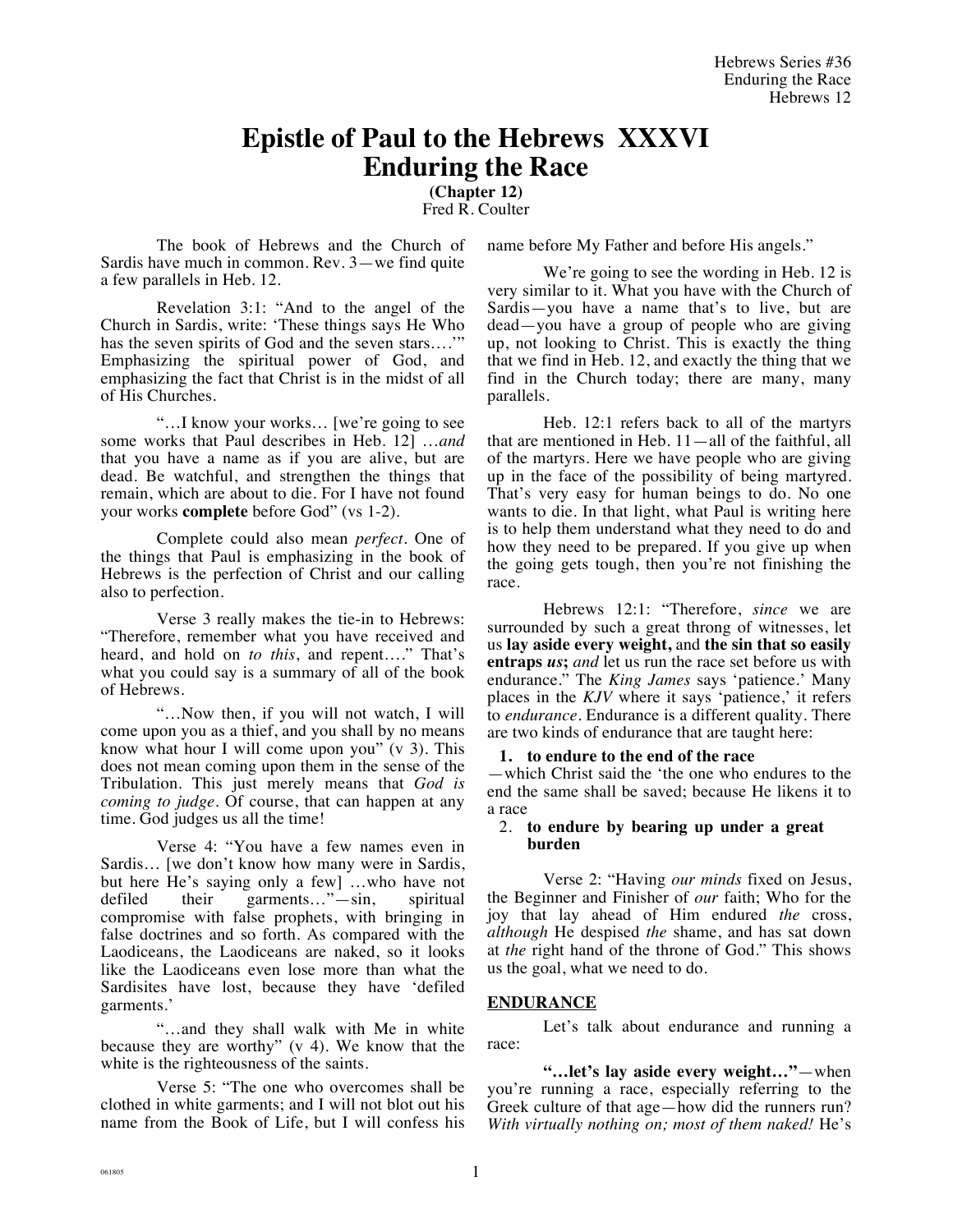referring to laying aside every weight that holds you back.

**"…and the sin that so easily entraps**  *us…***"**—or distracts us. For example, even in auto racing today, what is the one thing that the driver has to do? *He's got to concentrate on what's ahead of him! Beware of what's on the right and left and in the back of him!* If he gets distracted going at 200 plus mph he's in a terrible wreck!

Even when you're running a footrace, you don't want to wear heavy shoes, heavy clothes, you don't want anything to burden you down. When you're running you also have to train. In the training—part of the training is to discipline yourself if you're going to run. You have to practice; you have to run, because you can't get into the race unless you're prepared. You can't start running the race unless you have built up your endurance. This is what he's talking about here.

Let's see how Paul draws another analogy; he has several places where he talks about running a race and so forth. We're going to look at the racing aspect, or the running aspect, and what it takes.

1-Corinthians 9:24: "Don't you know that those who run a race **all** run, but *only* one receives the prize?…." There was a runner from Jamaica break the 100-meter world record by  $100<sup>th</sup>$  of a second. When you watch those guys run—they didn't run naked like they did in ancient Greece, but now they have very, very tight, but flexible, clothes—which there will be no wind-drag. When they get out there and run, they really go! They have to have the endurance, the strength, the training. This is what Paul's talking about.

"…That is the way you *are to* run in order that you may obtain *the prize*" (v 24). Today people don't want to do that. Today people want to have everything easy. For example: We're all trained with a 12-minute attention span. Where did that training come from? *Watching television!*

Give yourself a little measure on your attention span. See how quickly you get distracted from studying, which is part of the race. How quickly you get distracted from praying, which is another part of the race. How quickly you get distracted from doing the things that you need to do in living your life as a Christian all during the week—from Sabbath to Sabbath. The Sabbath is supposed to be a good time of training so that you learn of the Word of God, you get spiritually exercised and so forth.

Verse 25: "For everyone who is striving *for mastery* controls himself in all things. Of course, they *do this* so that they may receive a corruptible crown; but we *are striving for* an incorruptible *crown*."

That's why we need to be aware of 'the sin that so easily besets us.' You can't be running a race and trying to get to the end to win the prize and as you're running along someone says, 'take this' or 'take that' or 'take the other'—pretty soon you're all loaded down with all kinds of things and you can't continue. How did they control themselves?

- by discipline
- by exercise
- by training

If you're going to run any kind of short-term race, you've got to have wind sprints so that your body is used to going at top speed so your lungs will work, you heart will work, your legs and every part of your body will work. Spiritually speaking, we are doing the same thing. That's why we can't be burdened down with all of these weights. That's why Paul says to 'put those aside.'

Verse 26: "I, therefore, so run, not as one who is uncertain…"

- you've got to have a goal
- you need to know *where* you're going<br>• you need to know the way you are going
- you need to know *the way* you are going
- you need to know *how* you are going there

"…so *also* I fight, not as beating *the* air" (v 26). Not just out there struggling around and guessing. It's with purpose!

Verse 27: "But I discipline my body…" That's what we have to do:

- discipline our body
- discipline our mind
	- $\checkmark$  with God's Spirit
	- $\checkmark$  with God's Word

"…and bring *it* into subjection, lest, after preaching to others, I myself might be rejected" (v 27)

One thing Paul always does, he applies it to himself. He's not just preaching to others, but he also applies it to himself. Let's see some of the things we need to bring into subjection; Paul calls it 'bringing it into captivity.' He likens it to warfare; warfare is likened to a contest:

2-Corinthians 10:4: "For the weapons of our warfare *are* not carnal, but mighty through God to *the* overthrowing of strongholds, casting down *vain* imaginations…" (vs 4-5). Setting aside every weight. If you have a mental sin that is a problem, you've got to cast it down—that is a weight. If you are discouraged and depressed, that is a weight you've got to get rid of that.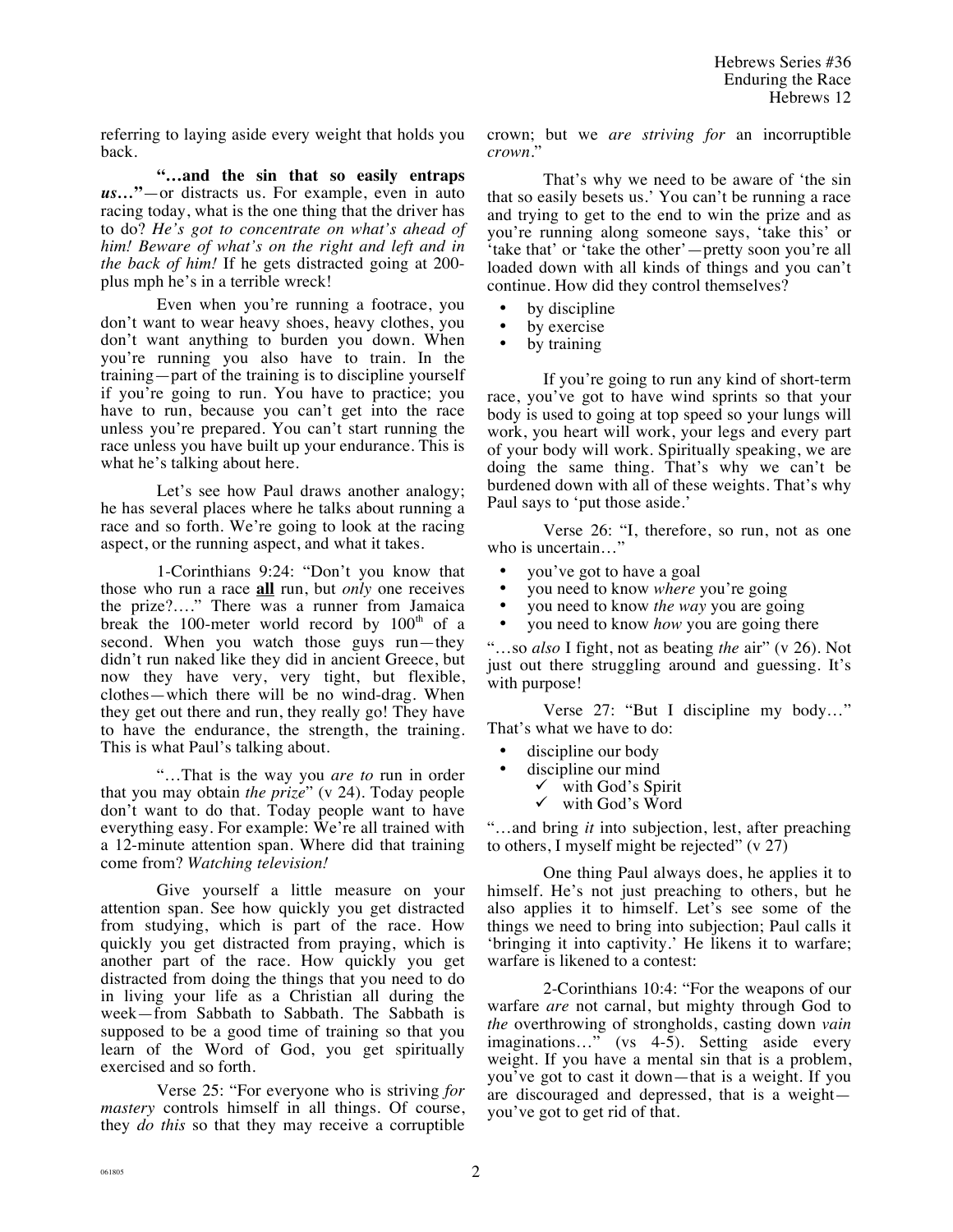"…and every high thing that exalts itself against the knowledge of God, and bringing into captivity every thought into the obedience of Christ"  $(v 5)$ .

That's the discipline! We'll see about the discipline and the correction of God. We'll put all of those together. When Paul is talking about the race and the sin and the things that do come upon us, then we need to understand what we're dealing with.

Notice that it's with *endurance*; that's the key. Endurance is what we need, and endurance comes from Christ. There's a way that you build the endurance, much like he was talking about training and disciplining the body. If you're going to train, you have to build muscles; you have to keep at it. Physical exercise profits for a little while—we all wished it would profit forever. You go exercise once and it's all done, but that's not the way that life is. When we come to different things as we're getting older and the way that our bodies are and the weaknesses of our body, *discipline is harder!* Every excuse is easier! I know what that's like.

When I exercise, my body tells me every time: *you don't need to do as much*—I mean, *every time!* I've got to have a set thing that I do. I've got to make sure that I do it. The one thing about exercise and running a race is that *no one else will do it for you!*

- no one else can pray for you
- no one else can study for you
- no one else can keep the commandments for you

*Not even Christ!* He'll give you the strength to do it, but the endurance is what we need.

## **FIXED on JESUS**

Hebrews 12:2: "Having *our minds* fixed on Jesus…" That is the key. Too many Christians today—not only in the Church, but mostly in the world—are beyond Jesus. Jesus is just a name. I was astonished to hear—I think it was in The Purpose Driven Church—that repentance and baptism was only for the Jews. 'You don't have to repent today, God accepts you as you are. God loves the whole world, so just come and join us.' That's not the way it is. You have to *fix your mind* on the *real Jesus!* On His life and everything that He stands for, and everything that He taught.

Having our mind on Jesus as far as a race is concerned, let's see what this terminology has for us. After Paul covered the section on the promises given to Abraham by God 'swearing by Himself' and in blessing and multiplying:

Hebrews 6:17: "In this *way* God, desiring more abundantly to show the heirs of the promise the unchangeable nature of His own purpose, confirmed *it* by an oath." This is what is important.

Let me just give you a good example: We hired a carpet cleaner to come in and clean the carpet in the office. We had it done later in the afternoon on Friday so it would be able to dry all weekend. Kim was telling him about what we do here: the tapes, books and different things like this. She was going to give him the book *The Day that Jesus Christ Died.* He said, 'Oh, I'll read that tonight and I'll rent the DVD tomorrow. He likens himself to a 'charismatic Christian'; he's also Greek by inheritance. I came up because there were a couple of things that I had to do and Kim introduced me to him and I was checking how they were doing the carpet, if they were doing a good job and all that sort of thing.

He came up to me and he had this gold necklace on and a cross with a Christ on it. He said, 'What do you think about this?' I said, 'How does the Bible read? *You shall make unto yourself any graven image of any likeness of anything that is in the heaven above or on the earth beneath.'* He says, 'Well, what if I just have a plain cross?' I said, 'It doesn't say a plain cross.' He says, 'Whatever works for me, that's okay' *NO! That's how you get yourself in trouble!*

How do they come to this point? Because every false Christian minister—and there are millions of them—says that God changed. There are certain things that God improved upon, as we cover and see by the comparison of the two covenants {note Appendix J: A Comparison Between the Old and New Covenants in *The Holy Bible in Its Original Order—A Faithful Version*}

Every time God made a change, He made it from physical to spiritual. He made from a basic understanding to a spiritual understanding—and the standard is higher! Never did God lower the standard. But that's just the way that people think.

He said, 'Well, if works for me. You know, the Buddhists took a lot of things out of the New Testament.' I said, 'Well, Buddhism doesn't have it. If you're interested, I'll give you a New Testament and also *The Day Jesus the Christ Died*. You need to understand, *God doesn't change!*'

That's what we are looking to here: the unchangeable nature of His own purpose. You go clear back to the beginning and what was after the sin of Adam and Eve and who was the first one who came along and said that God didn't mean what He said? *Satan the devil!* Then God promised the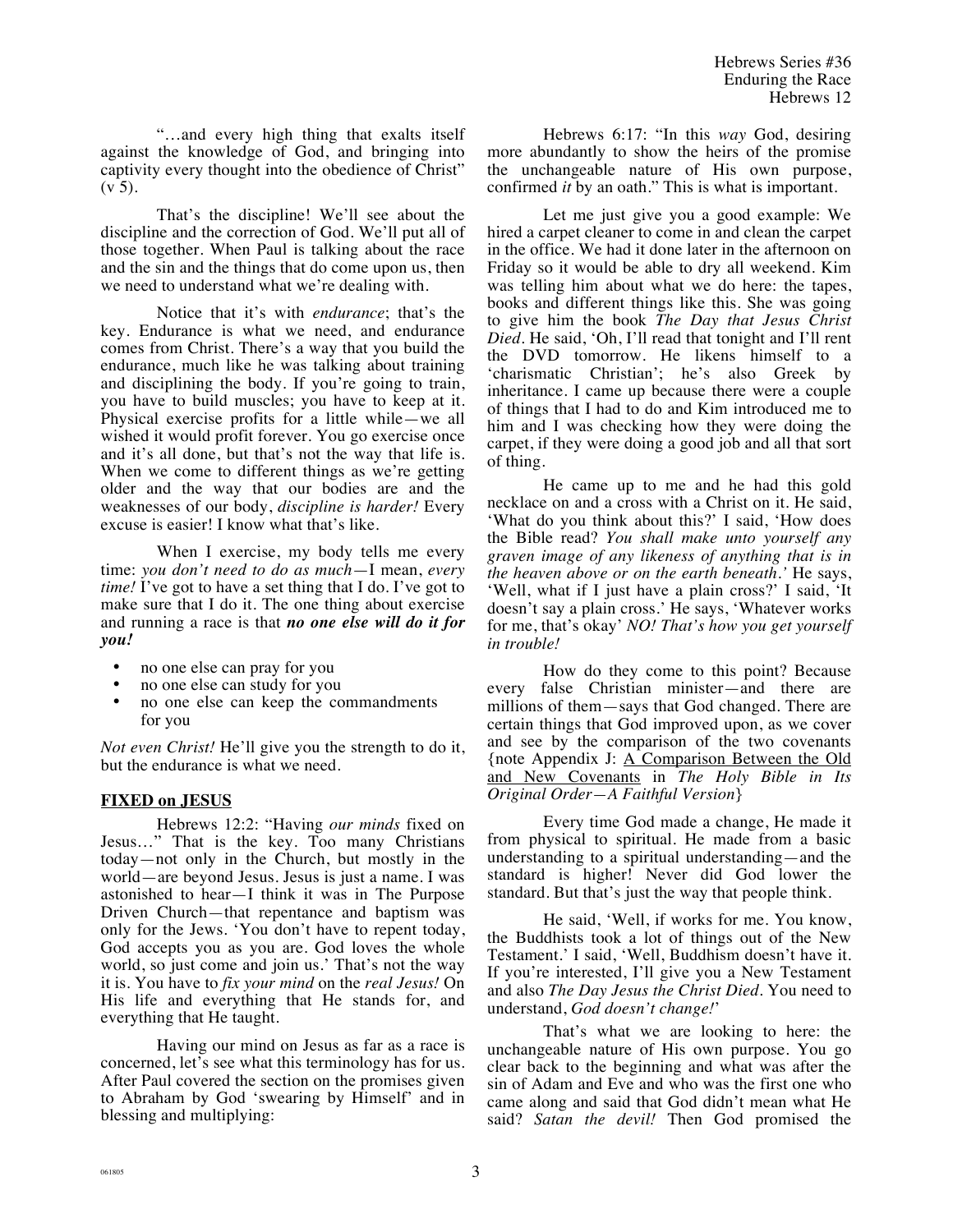Messiah right there in Gen. 3. It's been God's *unchangeable purpose,* the nature of His own purpose. That's what people don't like, and that's why people give up.

"…the promise the unchangeable nature of His own purpose, confirmed *it* by an oath; so that by two immutable things, in which *it was* impossible *for* God to lie..." (vs 17-18). God cannot lie! God does not lie! Whatever God gives us is absolute!

Here's the reason when we have difficulties, "…we who have fled for refuge might have strong encouragement…" (v 18). This is what Paul is bringing out in Heb. 12, that through all the difficulties and all the problems and everything that comes along, there's the encouragement that God is dealing with us as long as we have our mind fixed on Christ.

"…to lay hold on the hope *that has been* set before *us*; which *hope* we have as an anchor of the soul, both secure and steadfast, and which enters into the *sanctuary* within the veil; where Jesus has entered for us *as* a forerunner…" (vs 18-20).

A forerunner in relationship to a race is the one who breaks out ahead of the pack. Every time you watch the Tour de France, somewhere along the way Lance Armstrong breaks out of the pack and goes ahead. That's a forerunner. So, when it's talking about Christ as a forerunner, that's why we keep our mind fixed on Him. He is there as the goal. As a forerunner, He has finished the race. He has entered into the reward.

"…having become a High Priest forever according to the order of Melchisedec" (v 20). That's quite a tremendous thing for us to understand here. The *forerunner!*

Hebrews 12:2 "Having *our minds* fixed on Jesus, the Beginner and Finisher of *our* faith…" We can't do it on our own. We have the race ahead of us. Look at the odds. That's what people look to. Whenever there's a race there's betting. What do they have? *Odds!* This is what Paul is talking about here.

Look at everything that was set against Jesus, v 2: "…Who for the joy that lay ahead of Him… [because He kept His mind on the goal] …endured *the* cross, *although* He despised *the* shame, and has sat down at *the* right hand of the throne of God." That's how Jesus was able to do it.

Think about *enduring the cross.* That is the worst kind of death there can be. It is meant to humiliate, to be painful, torturous, and when they were hanging on the cross, they left them for the birds of prey to come and pluck their flesh right off of them, starting with the eyeballs—those are the quickest and easiest to get—it was one where there was nakedness; the worst kind of death that could happen. Yet, the One Who is the Creator God did that! That's what Paul is saying.

Now, if you think you have problems in your life, look at what Christ went through. He had human nature just like you and He had to cry out for strength. He had to realize that everything of God's plan hinged on the very fact of His going through the crucifixion and enduring the cross. On top of that, He also prophesied of it. He prophesied in great detail everything that would happen to Him.

This is why the whole focus of the book of Hebrews is on Christ. Let's look at some of the things that He was looking forward to. Heb. 2 talks about His death. We see this all the way through. What happens when you become 'dead' like the Sardisites? *You forget what Christ has done! You have no comprehension of what Christ has done!* When you're confronted with something that's difficult then you give up.

I think today it's going to be very, very difficult for people to face what's going to come down the road. That's why, if you watch the History Channel, look at some of the things that happened to people in WWII, in all the different wars that are there. If you see some of the things like the historical things showing what happened in the coliseums and the death of Christians and the slaughtering and killing that people went through. I mean, it was absolutely horrendous!

Jesus, the Creator God, had to face the worst ignominious death possible. How was He going to do this without the strength of God the Father? How was He going to do this unless He had the discipline of mind, the discipline of body and the yieldedness to God to endure it? When you look at the parable of the talents—God gave the five talents to one, two talents to one and one talent to the other. The one talent to the one who went and hid it and buried it is very typical of people who wait until the last minute and have done nothing up to that point and expect everything to work.

Well, I tell you what, if you start running a race and you haven't trained and disciplined your body; and if you don't have the strength and endurance; you're going to get weary. You're going to get tired! Your lungs are going to start burning; your heart's going to start pounding. Maybe—if you're really weak—you'll drop over dead of a heart attack. This is why we have to be spiritually strong! I would have to say that we have a long way to go to even be physically strong. I can say 'Amen' to that and know how much I have to do just to keep my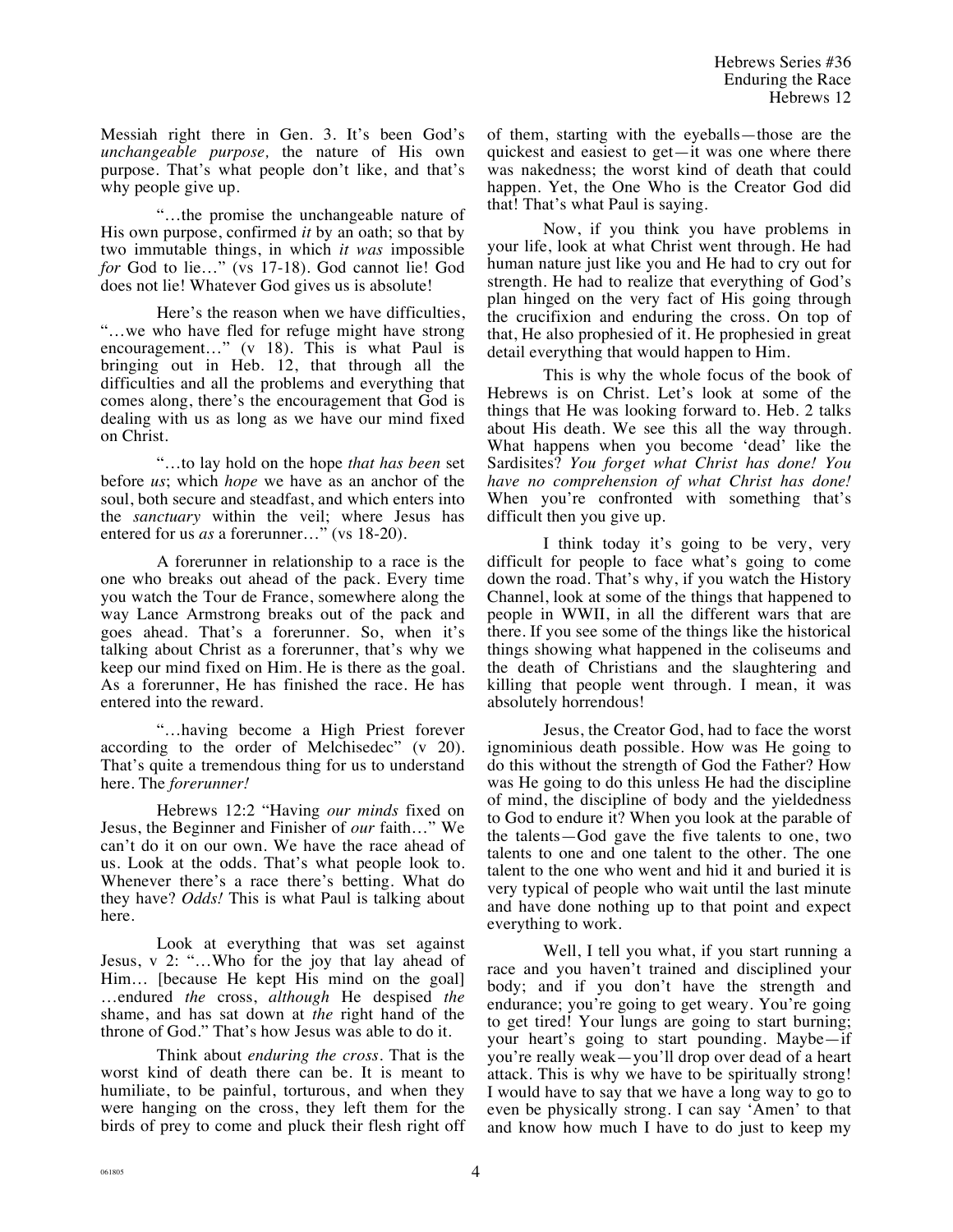body in shape. I'm not as physically strong as I need to be, but I have to keep at it. If I get weary and don't do the things that  $\overline{I}$  need to do, no one else is going to do it for me.

Spiritually speaking, here's what Christ had in mind, Hebrews 2:9: "But we see Jesus, Who *was* made a little lower than *the* angels, crowned with glory and honor…"

Every time that Paul starts talking about the death of Christ, he also shows that Christ has accomplished, that Christ has attained, and as a forerunner He's done it for us.

"…on account of suffering the death…" (v 9). That's the greatest thing that God can do. That God could come in the flesh and die.

"…in order that by *the* grace of God He Himself might taste death for everyone; because it was fitting for Him, for Whom all things *were created*, and by Whom all things *exist*, in bringing many sons unto glory, to make the Author of their salvation perfect through sufferings" (vs 9-10). That's what Paul is talking about in Heb. 12

Verse 11: "For both He Who is sanctifying and those who are sanctified *are* all of one; for which cause He is not ashamed to call them brethren." That's a fantastic blessing and relationship with God that gives us hope, that gives us inspiration.

Here's one of the things that He looked forward to, v 12: "Saying, 'I will declare Your name to My brethren; in *the* midst of *the Church* I will sing praise to You.' And again, 'I will be trusting in Him.' And again, 'Behold, I and the children whom God has given Me<sup>\*\*\*</sup> (vs 12-13).

So, in spite of the loneliness of the crucifixion, what happened? *Everyone left Him!.* He was totally alone between Him and God the Father, and that's how Jesus kept His mind on the things so He could *endure the race*. He did it for us!

Let's see what else Jesus did and see how He accomplished it while He was in the flesh. He couldn't just come to the day of the crucifixion and then all of a sudden it was there. Here's what happened:

Hebrews 5:7: "Who, in the days of His flesh, offered up both prayers and supplications with strong crying and tears to Him Who was able to save Him from death, and was heard because *He* feared *God*. Although He was a Son, *yet,* He learned obedience from the things that He suffered" (vs 7-8).

This is our example! God wants us to learn from the things that we suffer. Suffering is not pleasant. No one likes suffering, but how many here are without some kind of suffering along the way.

Then you start thinking about some of the things that we suffer today, and some of the things that we get upset about, that we think we're suffering over, are nothing! I mean, NOTHING! What's going to happen when we're really facing difficulties! The tendency is, *instead of being in training and learning and obeying,* we want to avoid confrontation, difficulties, because we live in an age of compromise. For us to have the mentality that we need, the very mentality of Christ, then we have to really study these Scriptures and get these things fixed in our mind, *having our mind fixed on Christ!*

Verse 8: "Although He was a Son, *yet,* He learned obedience from the things that He suffered; and having been perfected…" (vs 8-9). That's quite interesting! How can God Who's perfect be perfected? *When Christ divested Himself and became a human being and took on human nature He could not be totally perfect as God in heaven above is perfect!* Could not be! He had to learn through the things that He suffered and was perfected!

"…He became *the* Author of eternal salvation to all those who obey Him" (vs 8-9).

Let's see what Christ did. Let's see the things that we are also to do. Here's another aspect of the crucifixion. Not only despising the shame of it, but considering what He did to humble Himself to come to that position. I think that if we could do as Heb. 12 says and keep our mind on Christ and what He went through, and ask for the help and strength especially the spiritual help, the emotional help and the physical help that we need—we will be able to understand more why we go through the things that we do and allow the character of God to be developed in us, through it. That's what to keep in mind. Keep in mind what Christ gave up. Then ask yourself when you stop and think:

- Will I ever make it?
- 
- Does God love me?<br>• Does God care for m Does God care for me?
- Does God know what I'm suffering through?

*Yes! Yes!* He gave up His glory to become a human being to save every one of us. The task was not easy, so therefore, all these feel-good, comfortable, tolerant, compromising sermons, teachings and churches are going to fall apart when the going gets tough! How many left when the way of the door to Sunday-keeping and Christmas and Easter and all those false doctrines were opened and people were told 'that's all right, you don't have to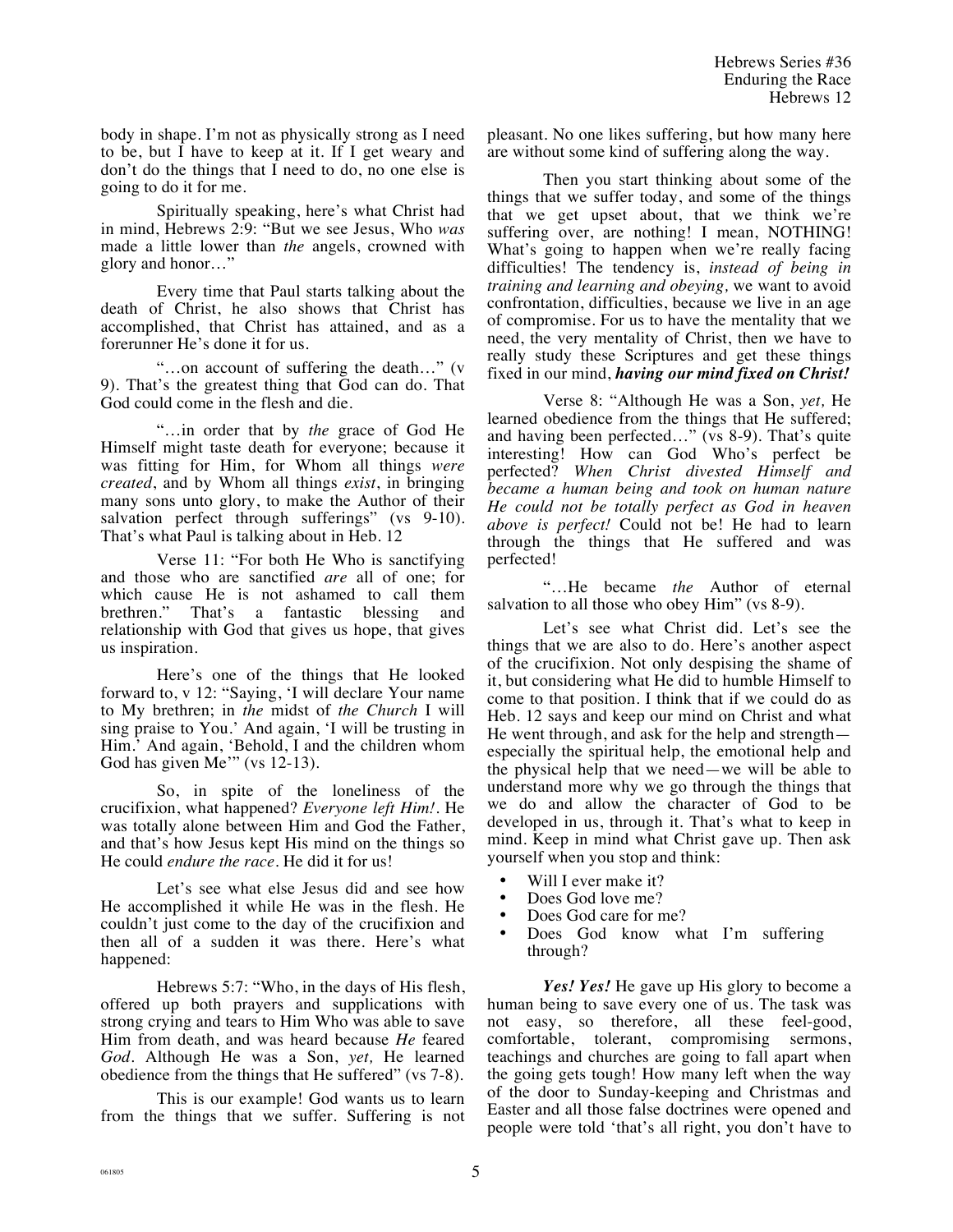struggle against these things any longer'? Just like that broadband phone ad—people do stupid things that's what they did! They just went right out, because they didn't understand what God had done for them, and they didn't understand what Christ personally did for all mankind and each one individually!

Philippians 2:6: "Who, although He existed in *the* form of God, did not consider it robbery to be equal with God, but emptied Himself, *and* was made in *the* likeness of men, *and* took the form of a **servant**… [Greek 'doulous,' which can also mean *slave*] …and being found in *the* manner of man…"  $(vs 6-8)$ .

He had human nature; every bodily function of a man; everything that we are confronted with in our life He took upon Himself.

"…He humbled Himself, *and* became obedient unto death, even *the* death of *the* cross" (v 8). Here Christ *willingly* did this. He prophesied about it; understood what was going to happen; worked out all the circumstances so that it would occur. Then on top of it, we find that Jesus said, 'No man takes My life, but I lay it down for the sheep. This I have commandment from the Father that I lay My life down and commandment that I receive it back.' That was His point of view.

Stop and think for a minute: Any point along the line, with all the temptations, with everything that Jesus went through—the pull of human nature— He could have given into it.

We need to understand that the strength that Christ had from God the Father—which He had to receive—likewise we can receive that strength from Christ and God the Father, too, to face the things that we need to face down the road. People will react: 'Well, we're not facing it, yet.' *True!* Will you be ready when it comes? What is going to come? *We've read of some of those things in the book of Revelation!* How bad is it going to be? *We're going to reach a time when it's going to be the worst that it's ever been in history!* Are we looking to Christ and preparing for those things in the way that we need to?

Hebrews 12:2: "…He [Christ] despised *the* shame, and has sat down at *the* right hand of the throne of God." He is our High Priest. We can come to Him continually

- knowing that He will help us
- knowing that He will forgive us
- knowing that He will strengthen us

so that we realize that we can receive these things from Christ, because Christ is the forerunner. He has run the race and has completed it. Now we need to finish it.

Verse 3: "Now meditate deeply on Him…" How do you meditate deeply on Him? *By studying the Gospels; by understanding what Christ went through*.

"…Who endured such great hostility of sinners against Himself..." (v 3). Great hatred even to this day. He says, 'You consider that. You understand that.'

"…so that you **do not become weary and faint in your minds**" (v 3). If you become faint and weary in your mind you are going to give up.

One way you can think on that is: {note books: *The Day Jesus the Christ Died* and *A Harmony of the Gospels* the 28 prophecies in one day concerning the crucifixion.} It would be good to take each one of those, read it, think about it, mediate on it:

- What does it mean?
- What did Christ go through?<br>• How did He endure?
- How did He endure?
- Notice, He didn't talk back!
- Notice, He didn't answer back!
- Notice, none of those things took place!

Go back and read the things in the book of Isaiah and see all that He was going to go through, and in the Psalms. Here the Creator God came as a human being and everyone rejected Him; even the night that He was arrested all of His disciples fled. There He was, truly alone:

"…Who endured such great hostility of sinners against Himself so that you do not become weary and faint in your minds"  $(v \ 3)$ —because it's too easy for people to faint and give up in their mind and go against what God says.

In this endurance, this is the kind of endurance to bear up when the pressure is on. You compare yourself with Jesus and His endurance so that:

- you don't get weary
- you don't despair
- you don't get discouraged

and not detour from obedience or abandon the faith.

When the whole world is doing something, *it's easy* to go along with what the world does. But to go against it and obey God, that takes an awful lot. What Christ went through here with the "…hostility of sinners…" was the total, active oppression against Him—through scourging, beating and everything that He went through. It's quite a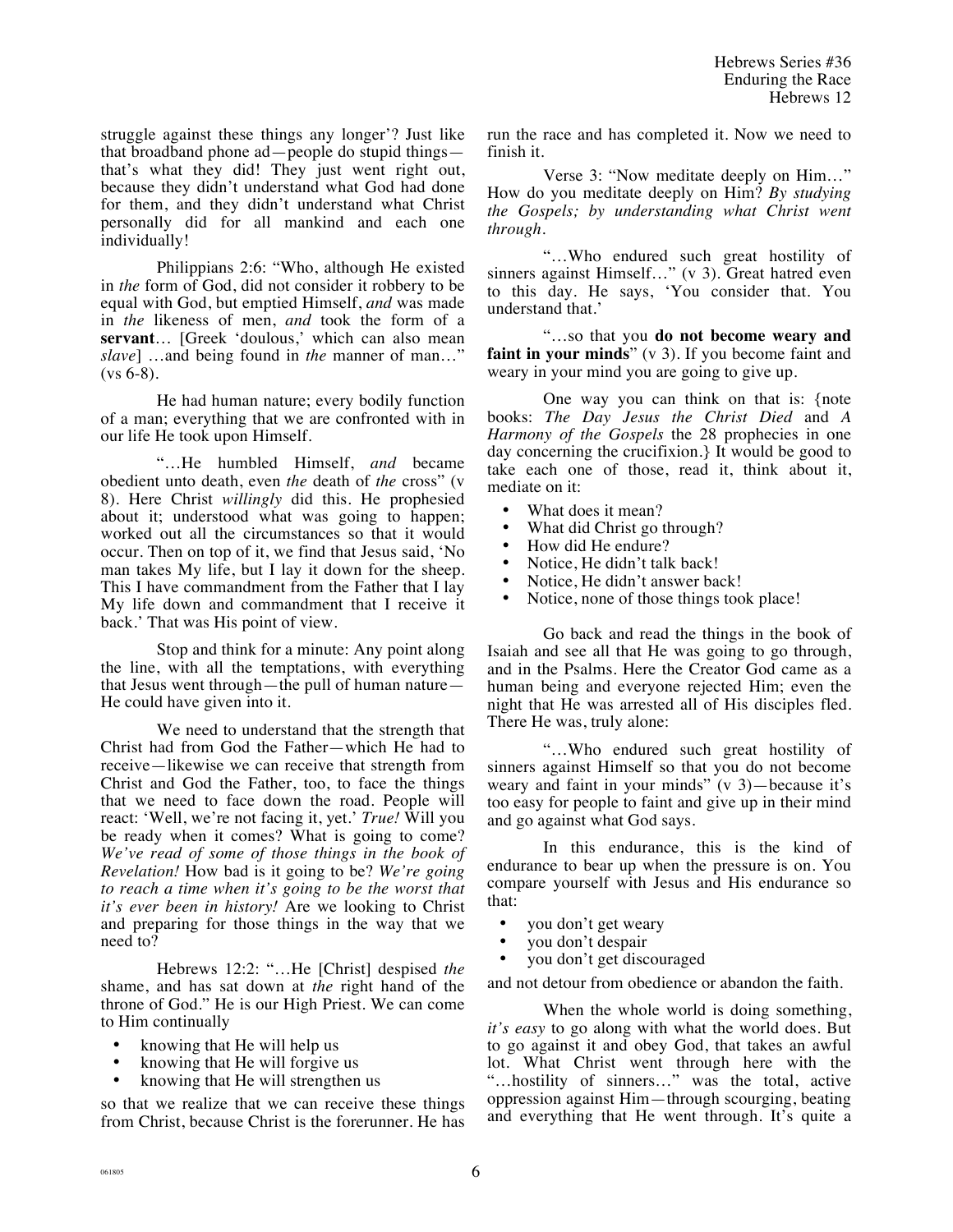thing when we stop, meditate and think on Christ and think on the things that He went through.

Verse 4: "You have not yet resisted to the point of *losing* blood in your struggle against sin." Now the athletic thing changes a little bit from a footrace to a boxing match. They had boxing back there in ancient Greece. One of the hallmarks of someone who was really an athlete was when they were able to, even against the fact of shedding their own blood, to win. It was a mark of distinction, that in shedding your blood and winning, you became a real hero.

To give you an example of what I'm talking about, there's a movie out called *The Gladiator.* That was a very good movie in depicting all of the horrible things that went on at the coliseum and how that fighting and warring was so ingrained in these people. As we sat there and watched it, we just had to ask how could people become so filled with 'blood-lust' that they enjoyed and cheered and watched people killed, slaughtered, eaten? As I was watching I was thinking that that was a lot of what the Christians in Paul's day went through. That's what a lot of them were facing in the very near future. That's why Paul was writing this in Heb. 12.

- How are we going to make it?
- How are we going to endure when those times come?
- *Well, the answer is right here!*

So, we just have to conclude that we have not yet given the utmost. *No, we haven't!*

#### **PREPARE**

Now, let's look about how Jesus told us to prepare for that time. A lot of our training is spiritual training, looking to Christ and Christ *in* us, *leading*  us, and having been the forerunner and preparing the way, and that we received the Holy Spirit of God so that we can have the strength to do it. We look at ourselves and we don't have the strength—not at all. But we can be mentally prepared. How many times in any athletic contest it comes up and it's mental: make mental errors. Spiritually, if we are not mentally and spiritually prepared, then we're going to make those mistakes.

 Luke 14:25: "And great multitudes were going with Him; and He turned *and* said to them…" Yes, when He was doing the miracles and healing the sick and raising the dead and causing the blind to see and the deaf to hear and dumb to speak, everyone was cheering Him on. 'Oh, Master, this…' Thousands were healed! But how quickly they forgot.

Verse 26: "'If anyone comes to Me and

does not hate his father, and mother, and wife, and children, and brothers and sisters, and, in addition, his own life also, he cannot be My disciple.'"

This is the whole point of counting the cost. This is the mental preparation of having our minds fixed on Christ and what we need to do so that if at anytime it's called upon us to do it, we are ready because we have been exercised mentally and spiritually to that point. **"…cannot be My**  disciple<sup>"</sup>—the utterly impossibility of it!

Verse 27: "And whoever does not carry his cross…"—showing that you're going to have your difficulties, struggles, trials, disappointments, discouragements and things in life that don't turn out the way you expect. I don't think there is one human being on earth today whose life has turned out exactly as they expected. Not one of us! We have to 'carry our cross.'

- What happens?
- What is the difficulty?
- What is the problem?
- How do we overcome it?
- How do we handle it?
- Do we collapse?
- Do we give up?
- Do we accuse God?
- What do we do?

Like one movie on *The Gladiators* in the coliseum, when the Christians were thrown to the lions, I think the movie producer had something in it that was very affective. Here the Christians were all locked up in this pre-release to the coliseum floor with the lions and so forth. They were all in there and they were all praying. One boy said, 'Lord, you didn't tell us about this!' As if, 'if I would have known that I would be meat in the coliseum, I wouldn't have become a Christian.' That was kind of the attitude that was there.

That's why Christ made it clear when we study the life of Christ then we can meditate on it. When we know His teachings then we understand what we need to do.

Verse 27: "And whoever does not carry his cross and come after Me cannot be My disciple." That's clear! Unequivocal! That's what Paul is expanding there in Heb. 12.

Then He gives an example, v 28: "For which one of you, desiring to build a tower, does not first sit down and count the cost, whether he has *sufficient* for *its* completion; lest perhaps, after he has laid its foundation and is not able to finish, all who see *it* begin to mock him" (vs 27-29). That's what happens.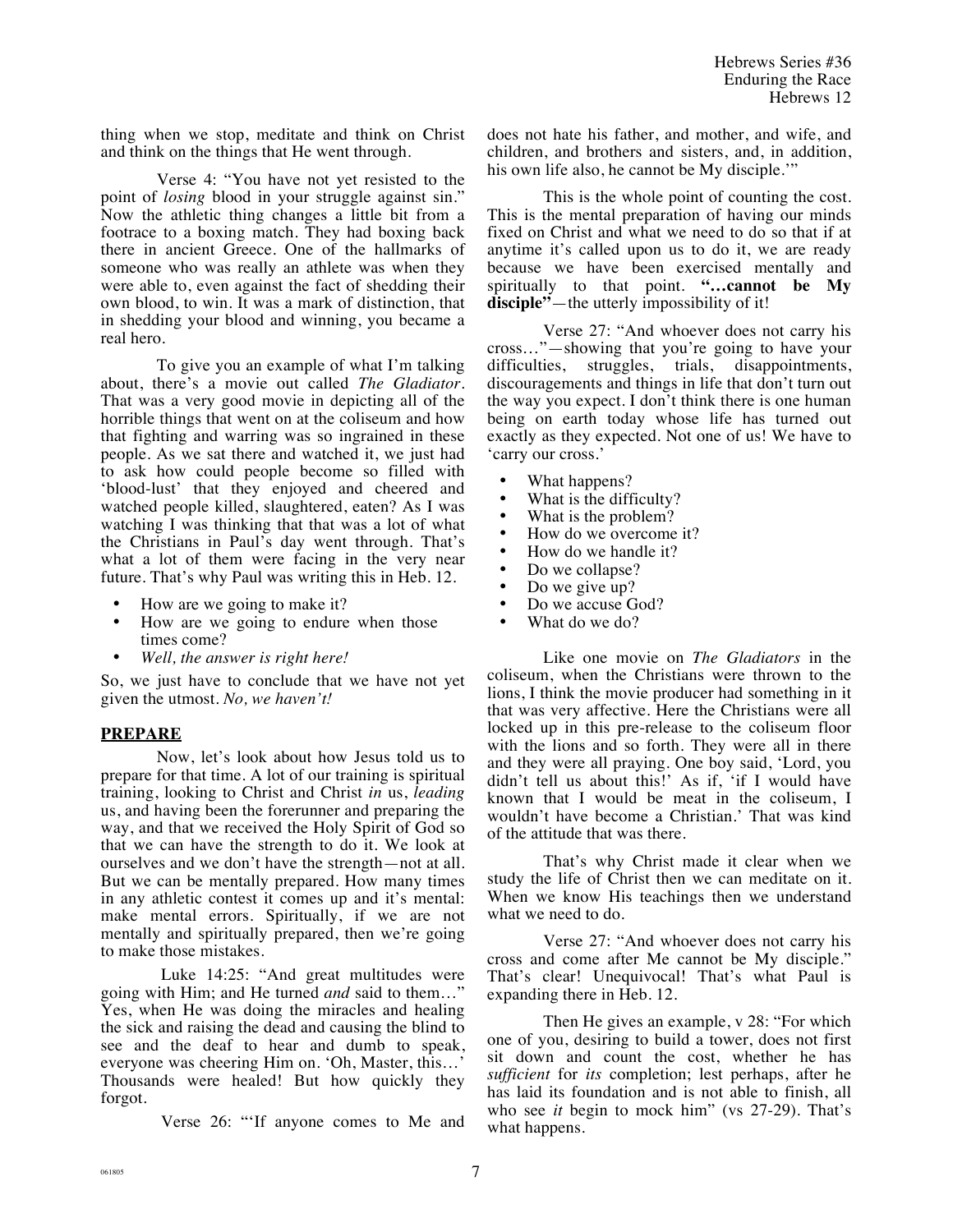Driving through the area of Utah and Idaho, we saw a lot of houses that they didn't have enough to finish. They dug the basement and they had these little basement windows above ground—part of the basement was above ground—and where they were to have the first floor and build the rest of the house they put on a little roof. Everyone of them—I've talked to several of them—intended to finish, but couldn't do it. When that happens, they either have to have the gumption to get up and do it, or have someone come along and be able to loan them the money so they can finish it. The worst ignominy in the world is to start to build a house and you don't finish it. That's why He used this analogy here.

"…begin to mock him, saying, 'This man began to build, and was not able to finish'? Or what king, when he goes out to engage another king in war, does not first sit down *and* take counsel, whether he will be able with ten thousand to meet him who is coming against him with twenty thousand?…. [What are the odds?] …But if not, while his *enemy* is still far off, he sends ambassadors and desires the *terms* for peace" (vs 29-32).

Here's another analogy for us: As human beings with our carnal nature and our hostility to God, what are we? *We're at war with God!* It says, 'the carnal mind is enmity against God and not subject to the Law of God, neither indeed can be.' We're at war with God! If you're at war with God you'd better figure out how to make peace, because you're going to lose. Hands down you're going to lose. No one yet has defeated God, not even Satan the devil! Satan was cast down!

Here's the mental training, v 33: "In the same way also, each one of you who does not forsake all that he possesses cannot be My disciple."

So, today we have to ask what is it that I cannot walk away from today to serve God? Doesn't mean you have to give it up today, but mentally speaking, have you resolved in your own mind that there is absolutely *nothing* that you will hold onto, that you will forsake all that you possess. "…**who does not forsake all that he possesses cannot be My disciple**."

Then He shows that when we do that, v 34: "Salt *is* good; but if the salt becomes tasteless, with what shall it be seasoned?" There's a new ad out that they have on a sports channel, and they're outside doing some things and all of a sudden it starts raining. It's a take off on the difference between good tasting beer and bad tasting beer. Here comes all this water from the sky and a man tasting it and says, 'It's beer! It's beer!' Then it ends up him running over and looking in the window of a tavern where there's a Miller Lite and that has better taste than the beer 'from heaven.' So, it's showing that the beer that came raining down from the sky was tasteless.

Well, likewise with salt. If you have salt that is so bad that you can't even taste the salt. Have you ever had salt like that? You put the salt on and taste it and you can't taste it. You put some more on and pretty soon you have all kinds of salt on and it's no good. You have to have salt that tastes.

Verse 35: "It is fit neither for the land, nor for the manure; *but* they cast it out. The one who has ears to hear, let him hear." That's all a part of *meditating on Christ!* To be first mentally and spiritually prepared, regardless of the circumstances!

Here's the thing that's hard to do: When the times are good, when the times are easy, when the times are comfortable—you've got a nice bed to sleep in; if it's too hot you turn on the airconditioner; if it's too cold you turn on the furnace; if you have a draft you put on a coat; or a robe; or some socks on your feet. If you're thirsty you go get a drink of water; if you want a treat maybe you fix yourself a lemonade; or if you have nice glass of wine and sit back and relax. I mean, today it is so easy you don't even have to get up to change channels. You just sit there with your remote. How many remotes do you have in your house?

It's like another ad: This guy comes out to look for his car and all the cars look the same, so he's got his remote and *beep, beep, beep*—trying to find his car. Then it shows another car of a different kind coming out and it says if you own a Saab you'll always keep your identity. We have it so easy today. I mean, just look at us here in church. We're comfortable. If you're cold you have a coat on, or a blanket. We're able to have tables to lay out our Bible. We have snacks over here, we have something to eat. The temperature is just right.

Then to talk about how do we mentally and spiritually prepare for the time when we don't have these things. Let's talk about the person who is just unable to get out of bed and come to church on the Sabbath. There are some like that. If you're sick, don't come. Same way with keeping the Feasts.

Hebrews 12:3: "Now meditate deeply on Him Who endured such great hostility of sinners against Himself so that **you do not become weary and faint in your minds**." Ask yourself:

- What am I weary of doing in relationship to God?
- What is it that I won't do, or don't do, that you know that God says to do; but you've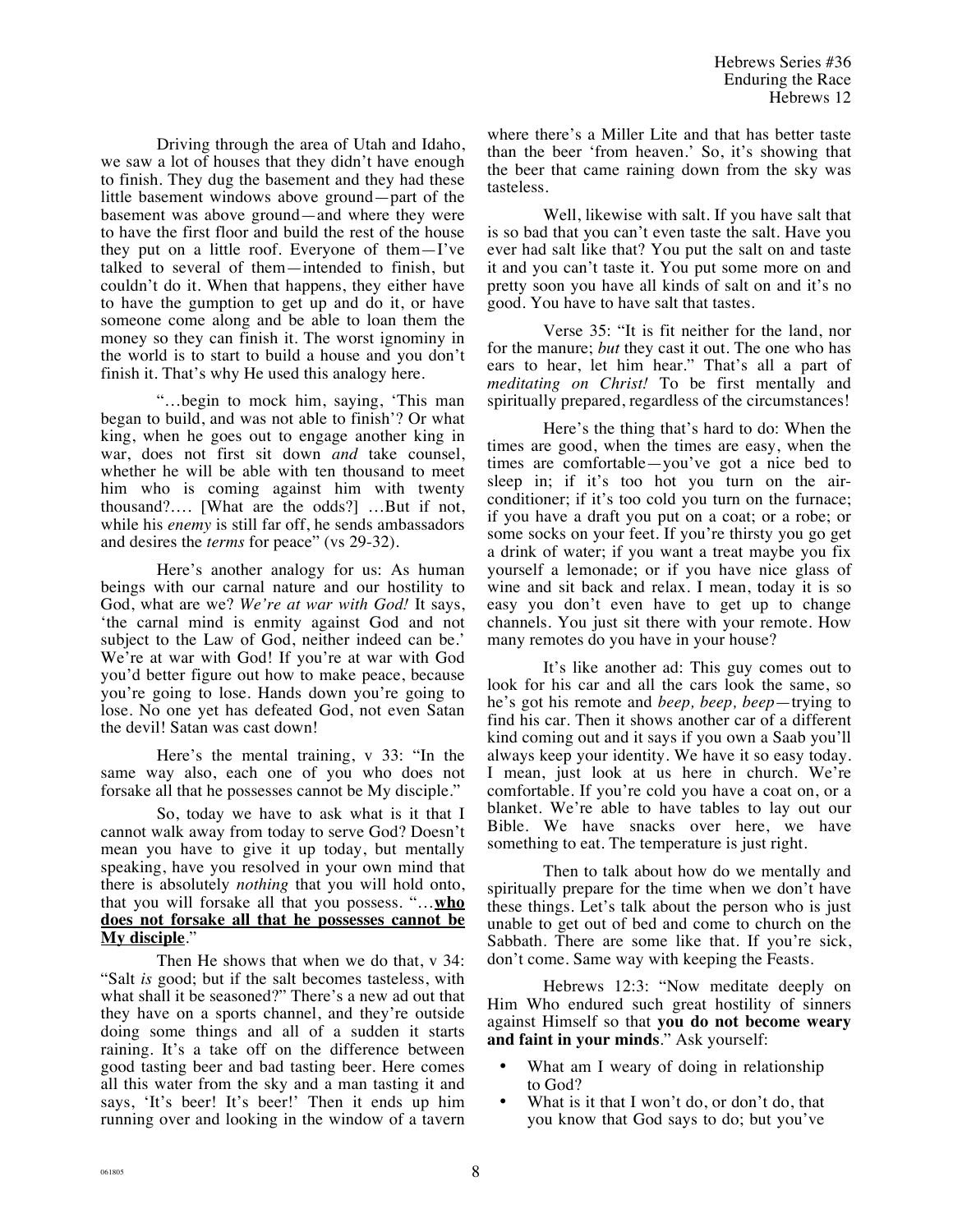become weary in well doing?

Didn't Paul warn against that?

*Don't become weary in well-doing!* This is where we are today.

I remember years ago—of course, gas was cheaper then—if we had to drive 150 miles to church, no problem, we'd be there. Whatever it may be. How far we had to go to keep the Feast, no problem, we'd be there. Whatever God required of us, we did. When you become weary and faint in your mind because you haven't trained spiritually, to be mentally prepared for it, then you give up. Then what happens?

Verse 4: "You have not yet resisted to the point of *losing* blood in your struggle against sin." Compare the struggle that Christ had with the opposition and the hostility of all of those against Him, and the struggle that we're fighting. We have to sit down and think about it. *You have to be prepared!* 

Let's use the analogy of Homeland Security. What happened when we weren't prepared for 9/11? Look what occurred. What's going to happen to the Church of God that is not prepared for the times ahead? There will come correction before the disaster hits; God is going to correct! *He promises it!* 

This is where we come to, v 5: "And you have already forgotten the admonition that He addresses to you as to sons: 'My son, do not despise *the* chastening of *the* Lord, nor grow weary of being reproved by Him; for whom *the* Lord loves He chastens, and He severely disciplines every son whom He receives'" (vs 5-6).

In looking at the trials and difficulties that we are going through, let's begin to have this perspective that Paul brings us. That we go through these things so we can learn. We go through these things so that we can be corrected. What is the greatest pleasure of all when you've gotten through a trial and you look back with 20/20 hindsight and you understand it? You can find that back in Prov. 3.

But look at this. God loves us. That's why we're going through it. What happens when there is no correction, when there needs to be correction? Just look at this society today. How would God's Church be if God never intervened to correct it? Notice the promise:

Verse 7: "If you endure chastening, God is dealing with you as *a Father* with *His* sons. For who is the son whom *the* Father does not chasten? But if you are without chastisement, of which all are partakers, then you are bastards and not sons…. [there's a reason and purpose for it] …Furthermore, we have had our fleshly fathers who chastened *us*, and we respected *them*; should we not all the more *willingly* be subject to the Father of spirits, and live *forever*?" (vs 7-9). In other words, God is doing this so we can receive eternal life—which is fantastic!

Verse 10: "For in the first case, they chastened *us* for a few days in whatever way seemed good to them; but in the second case, He *chastens us* for *our own* benefit that we may be partakers of His Holiness." Again, what is the end purpose of all of these things?

When a trial comes, if we focus on the misery and the difficulty that is immediate, we get discouraged, despaired, overwhelmed, more than we can handle; we get weary and give up. That's what people do when they focus on it. But if you're looking to Christ and focusing on Him and realizing the purpose of why these things are taking place and ask God to help us to use these things that we can grow in grace and knowledge, to use these things to be strengthened spiritually and mentally, then we'll get through it. We're going to be partakers of His Holiness!

Also keep this in mind: That's why God has the Sabbath, the Holy Days. Spiritual growth is a constant thing. Overcoming sin and human nature is a constant thing. Not just when you come to Church on the Sabbath, that's for strengthening, training, learning and all of this sort of thing. But the application has to come during the week. That's why when some people think that if they can 'just get to church everything will be wonderful.' NO! *It encompasses your whole life everyday of the week.* Everything that you do, everything that you think, everything that you experience, and God has the power, capacity and ability to use those things to teach us, train us, to help us to grow and overcome—so we can be *partakers of His Holiness!*

Here's what Paul said, Romans 8:14: "For as many as are led by *the* Spirit of God, these are *the* sons of God." God is dealing with us as sons. God loves us! Part of the difficulty of going through the things that we suffer is that we don't see that the great benefit will be when we enter into the Kingdom of God. We are looking for the immediate benefit now! That may not happen. It's the spiritual benefit, because He's dealing with us as sons.

Verse 15: "Now, you have not received a spirit of bondage again unto fear, but you have received *the* Spirit of sonship, whereby we call out, 'Abba, Father.' The Spirit itself bears witness conjointly with our own spirit, *testifying* that we are *the* children of God" (vs 15-16). That's why you have to know that: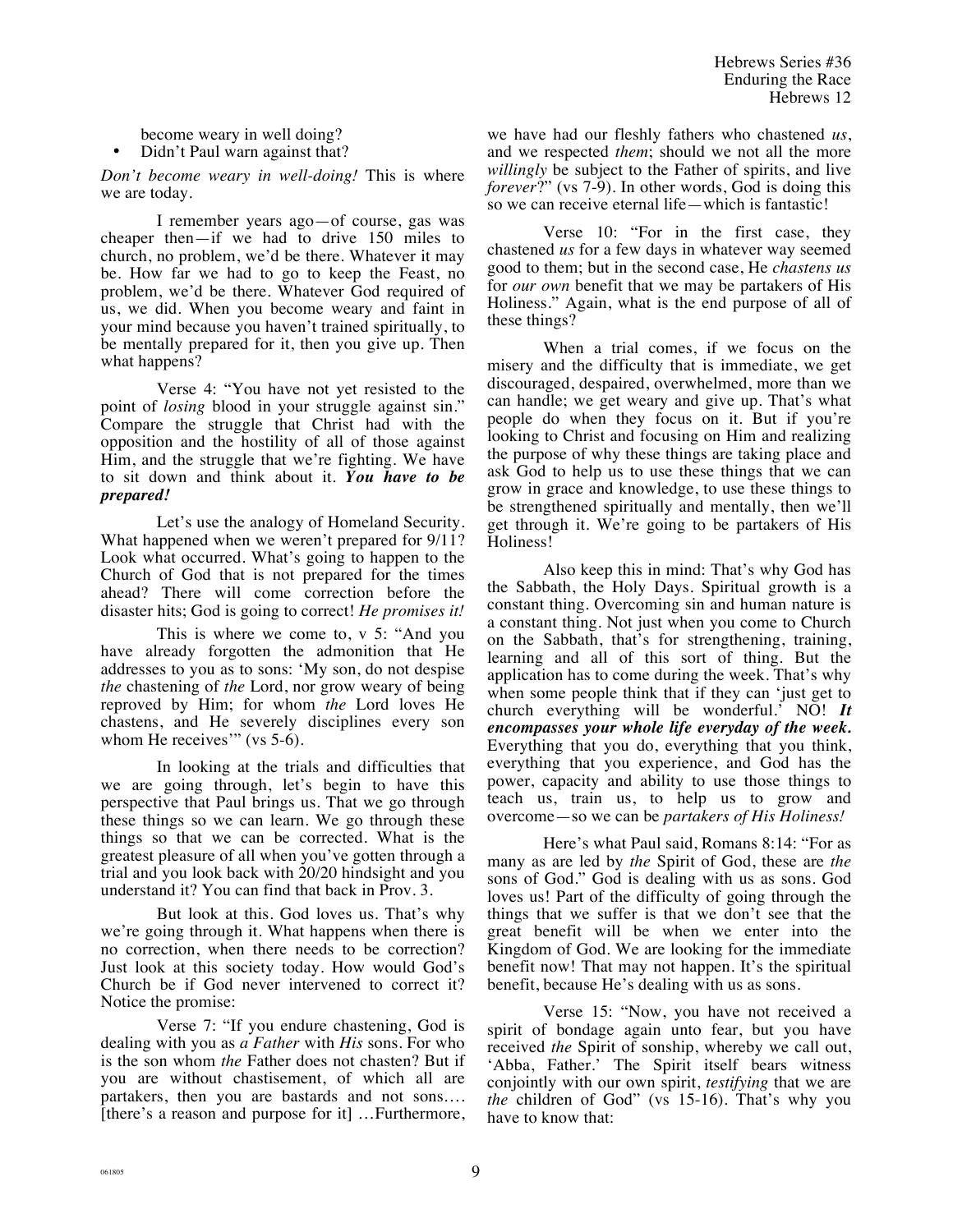- God has called you!
- God has given you His Spirit!
- God loves you!
- God knows you!
- God is dealing with you!

He is in all circumstances, at all times.

Verse 17: "Now if *we are* children, *we are* also heirs…" Just like Christ looked ahead to the things that would be once He got through the crucifixion, death and resurrection, so we need to look beyond the immediacy of the things we're going through and see that God has a great purpose for us, that we are partakers of His Holiness! To be as God is! Satan comes along and says you 'can be God now.' God says, 'NO! at the resurrection!'

"…*we are* also heirs—truly, heirs of God and joint heirs with Christ—if indeed we suffer together with Him, so that we may also be glorified together with Him. For I reckon that the sufferings of the present time *are* not worthy *to be compared* with the glory that shall be revealed in us" (vs 17-18).

This is part of the mental and spiritual training that we need to understand when we are going through things. This will help us go through. This will help us overcome. That we might be *partakers of His Holiness!*

Hebrews 12:11: "Now truly, no chastisement for the present seems to be joyous, but grievous…" That is true! Especially for any of you have been in the service, and the Sergeant gets out there and 'dresses down' everybody, make you all stand at attention, makes you do this and makes you do that. When you're a young recruit, and this happened to me right after I joined the Army:

They said, 'We want to welcome all of you recruits here. We've had a whole week of marching and training and drilling and things like this. Tonight we're going to have a party—a GI party.' Once you get done with that, you can get a pass. 'You want to party tonight?' *Yea!!!* Everyone wanted to party. Well, it wasn't the kind of party that people had in mind. This GI party was cleaning the barracks to where there was not a speck of dust anywhere to be found! The beds had to be made just right and if they weren't made just right, the Sergeant rips them all up and says, 'make it again.' Those who really had the 'joyous work' were the latrine detail. Of course, down at Ft. Ord where I was, they had old plumbing—rusty toilets and so forth. Those had to shine and sparkle. You clean it and everything looks good to you and the Sergeant comes along and he has a little dentist mirror and he says, 'Look at all of that; get all of that off.' Makes you clean it and do it again. The floor wasn't done good enough, so you've got to do it again.

Everyone is upset with this! It's grievous. It's the same way with any trial we go through. It's grievous! I've been through some grievous ones. I know it's not joyous!

"…nevertheless, afterwards it yields *the* peaceable fruits of righteousness to those who have been exercised by it"  $(v 11)$ .

Let's see how correction comes; let's look at the easiest correction. There is always going to be correction. Everyone wants easy correction.

## **1. Self-correction with conscience**

1-Corinthians 11:31: "Now, if we would examine ourselves, we would not be judged*.*" Examine yourself! How do you examine yourself? *Compare yourself with the Word of God!* That's why you study the Word of God. You examine yourself. Self-correction with your conscience is the quickest, easiest way. Even people in the world can do that. Their conscience is stricken and they change their ways.

## **2. Self-correction with the Word of God**

Wherever your read something in the Word of God and you find that convicts you of doing things you shouldn't be doing, then you repent and the Word of God corrects you. No one else is involved. It's just you, the Word of God and God. You have the correction and you don't need any great trial coming down on you.

## **3. Led by the Holy Spirit**

You're going along and the thought comes 'don't do this' but you do it. Then you've gone against the leading of the Holy Spirit. The leading of the Holy Spirit you need to pay attention to.

## **4. Circumstances and Situations**

Now it's beginning to involve other things and other people. The fastest I've ever driven my car is 105 mph and that was about when I was 20-21 years-old and I just bought a brand new 1956 Ford Fairlane V8 hardtop and I going on down to visit my mom in California. I came to a stretch of freeway in Oregon and no access, so I said to myself, 'boy, I want to see how fast this goes.' I got it up to 105 mph and the thought struck me: 'what would you do, stupid, if a tire blew out?' I immediately quit going 105 mph and got down to 65, and I never again went 105 mph. In some cases, with better cars, I've gotten up to 90 mph. On the freeways in California only 85 mph. But I tell you what, every time you see an accident that happens to someone else, that's corrective.